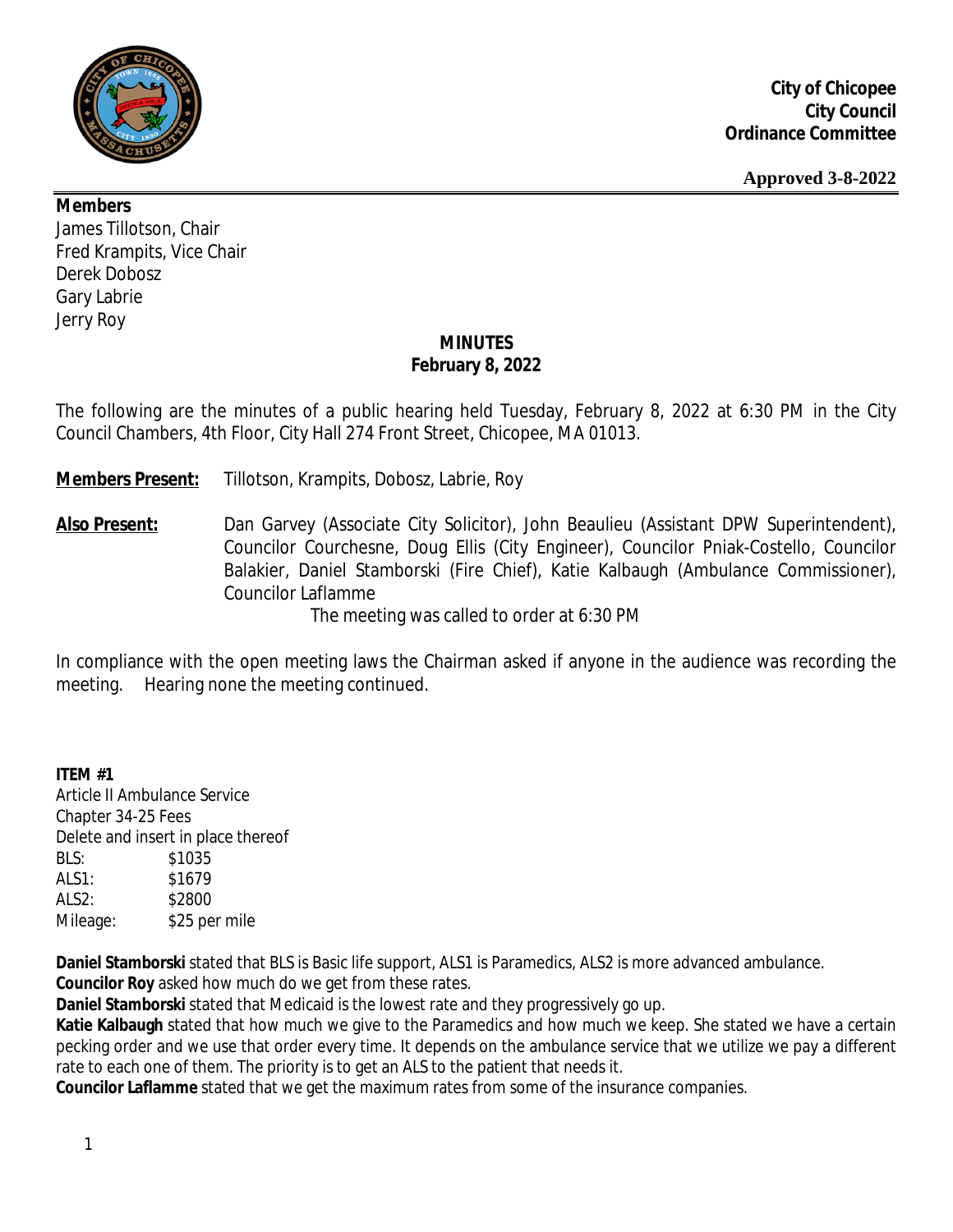**Daniel Stamborski** sated correct. He stated Medicare and Medicaid we're still getting their top rate. We may have to go after the individual for that deductible it's all in the billing incorporated. None of us have the same insurance they are all under different deductibles.

**Katie Kalbaugh** stated if they don't have a supplemental insurance they're still responsible for their twenty percent. **Councilor Tillotson** stated it was his understanding that Medicare was starting to pay more and we weren't charging the maximum what we could get from them.

**Katie Kalbaugh** stated that we've been at the maximum for many years but eight years ago we tried to align ourselves with the affordable care act and we went to bundle billing.

**Councilor Balakier** asked how long it has been since we have adjusted the rates.

**Katie Kalbaugh** stated it's been eight years

**Councilor Tillotson** stated that we are trying to maximize what we can get from the insurance companies and everyone else but, no one will be denied service.

**Councilor Laflamme** stated that once other neighborhoods hear this they will want it on their street.

Councilor Roy motion to approve – Councilor Tillotson 2nd the motion – motion passed

Committee vote 5 – 0 favorable

### **ITEM #2**

Chapter 7 Ordinance Revisions

#### **GROUP 2**

|                | L. | Office of the Mayor                          |                  |                           |
|----------------|----|----------------------------------------------|------------------|---------------------------|
| <b>NEW</b>     |    | d) Part Time Community & Constituent Liaison |                  | \$4,377.10                |
|                |    |                                              |                  | <b>MIN. WAGE INC.</b>     |
|                |    |                                              |                  | <b>AND NEW RATES</b>      |
|                |    | <b>EFFECTIVE JANUARY 1, 2022</b>             | <b>FROM</b>      | <b>EFFECTIVE 1/1/2022</b> |
| <b>GROUP 3</b> |    |                                              |                  |                           |
|                | Υ. | Council on Aging                             |                  |                           |
| Step Inc.      |    | a) Sub. Transportation Coordinator           |                  | \$4,284.00                |
| <b>GROUP 4</b> |    |                                              |                  |                           |
|                | Z  | <b>Library Department</b>                    |                  |                           |
|                |    | a) Part Time Page                            | \$13.50 per hour | \$14.25 per hour          |
|                |    | b) Circulation Clerk (On-Call)               | \$13.50 per hour | \$14.25 per hour          |
|                | AA | <b>Engineering Department</b>                |                  |                           |
|                |    | a) Seasonal Jr. Engineer                     | \$13.50 per hour | \$14.25 per hour          |
|                | BB | <b>Highway Department</b>                    |                  |                           |
|                |    | a) Temporary Laborer                         | \$13.50 per hour | \$14.25 per hour          |
| 2              |    |                                              |                  |                           |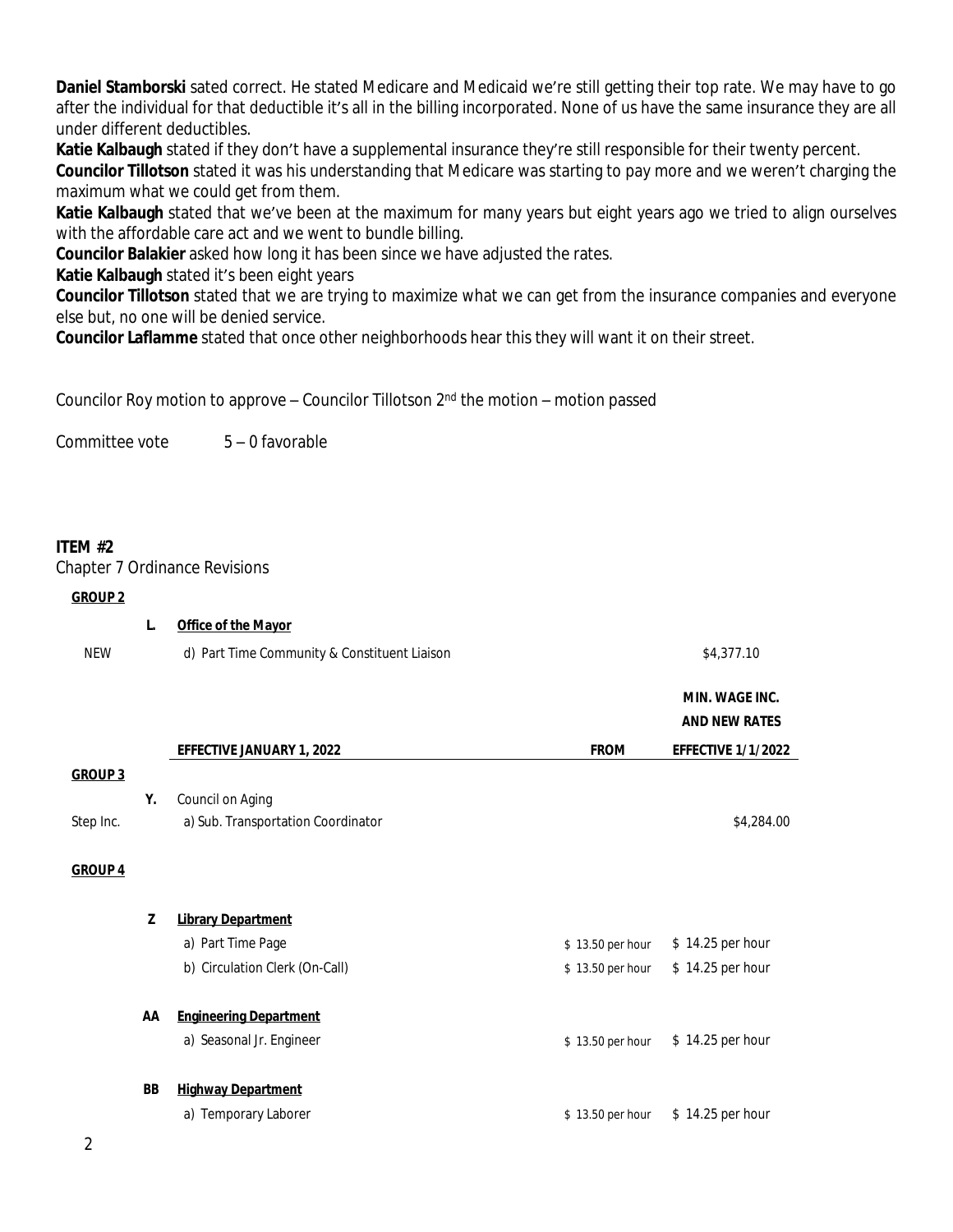| cc | <b>Sanitation Department</b>                       |                  |                           |
|----|----------------------------------------------------|------------------|---------------------------|
|    | a) Temporary Laborer                               | \$13.50 per hour | \$14.25 per hour          |
| DD | <b>Parks Department</b>                            |                  |                           |
|    | a) Temporary Laborer                               | \$13.50 per hour | \$14.25 per hour          |
| EE | <b>Flood Control Department</b>                    |                  |                           |
|    | a) Temporary Laborer                               | \$13.50 per hour | \$14.25 per hour          |
| FF | <b>Golf Department</b>                             |                  |                           |
|    | a) Seasonal Golf Assistants                        | \$13.50 per hour | \$14.25 per hour          |
|    | b) Pro-Shop Assistant                              | \$13.50 per hour | \$14.25 per hour          |
|    | c) Cashiers                                        | \$14.00 per hour | \$14.50 per hour          |
| GG | <b>Water Department</b>                            |                  |                           |
|    | a) Seasonal Employees                              | \$13.50 per hour | \$14.25 per hour          |
|    | b) Intern                                          | \$13.50 per hour | \$14.25 per hour          |
|    |                                                    |                  | MIN. WAGE INC.            |
|    |                                                    |                  | <b>AND NEW RATES</b>      |
|    |                                                    | <b>FROM</b>      | <b>EFFECTIVE 1/1/2022</b> |
| HН | <b>Waste Water Treatment Plant</b>                 |                  |                           |
|    | a) Temporary Laborer                               | \$13.50 per hour | \$14.25 per hour          |
|    | b) Intern                                          | \$13.50 per hour | \$14.25 per hour          |
| Ш  | <b>Parks &amp; Recreation Department</b>           |                  |                           |
|    | a) Ranger                                          | \$13.50 per hour | \$14.25 per hour          |
|    | b) Special Care Taker                              | \$13.50 per hour | \$14.25 per hour          |
|    | c) Lifeguard                                       | \$13.50 per hour | \$14.25 per hour          |
|    | d) Head Lifeguard                                  | \$18.00 per hour | \$19.00 per hour          |
|    | e) Leader of Recreation/Art                        | \$17.00 per hour | \$18.00 per hour          |
|    | f) Assistant Recreation Leaders                    | \$14.25 per hour | \$15.00 per hour          |
|    | g) Youth Basketball Scorekeeper 1/game (Age 9-10)  | \$13.50 per game | \$14.25 per game          |
|    | h) Youth Basketball Scorekeeper 1/game (Age 11-12) | \$14.50 per game | \$15.25 per game          |
|    | i) Youth Basketball Scorekeeper 1/game (Age 13-14) | \$16.00 per game | \$17.00 per game          |
|    | j) Youth Basketball Referee 2/game (Age 9-10)      | \$14.50 per game | \$15.25 per game          |
|    | k) Youth Basketball Referee 2/game (Age 11-12)     | \$18.00 per game | \$19.00 per game          |
|    | I) Youth Basketball Referee 2/game (Age 13-14)     | \$21.50 per game | \$22.75 per game          |
|    | m) Youth Soccer Referee 2/game (Age 9-10)          | \$13.50 per game | \$14.25 per game          |
|    |                                                    |                  |                           |
|    | n) Youth Soccer Referee 2/game (Age 11-12)         | \$14.50 per game | \$15.25 per game          |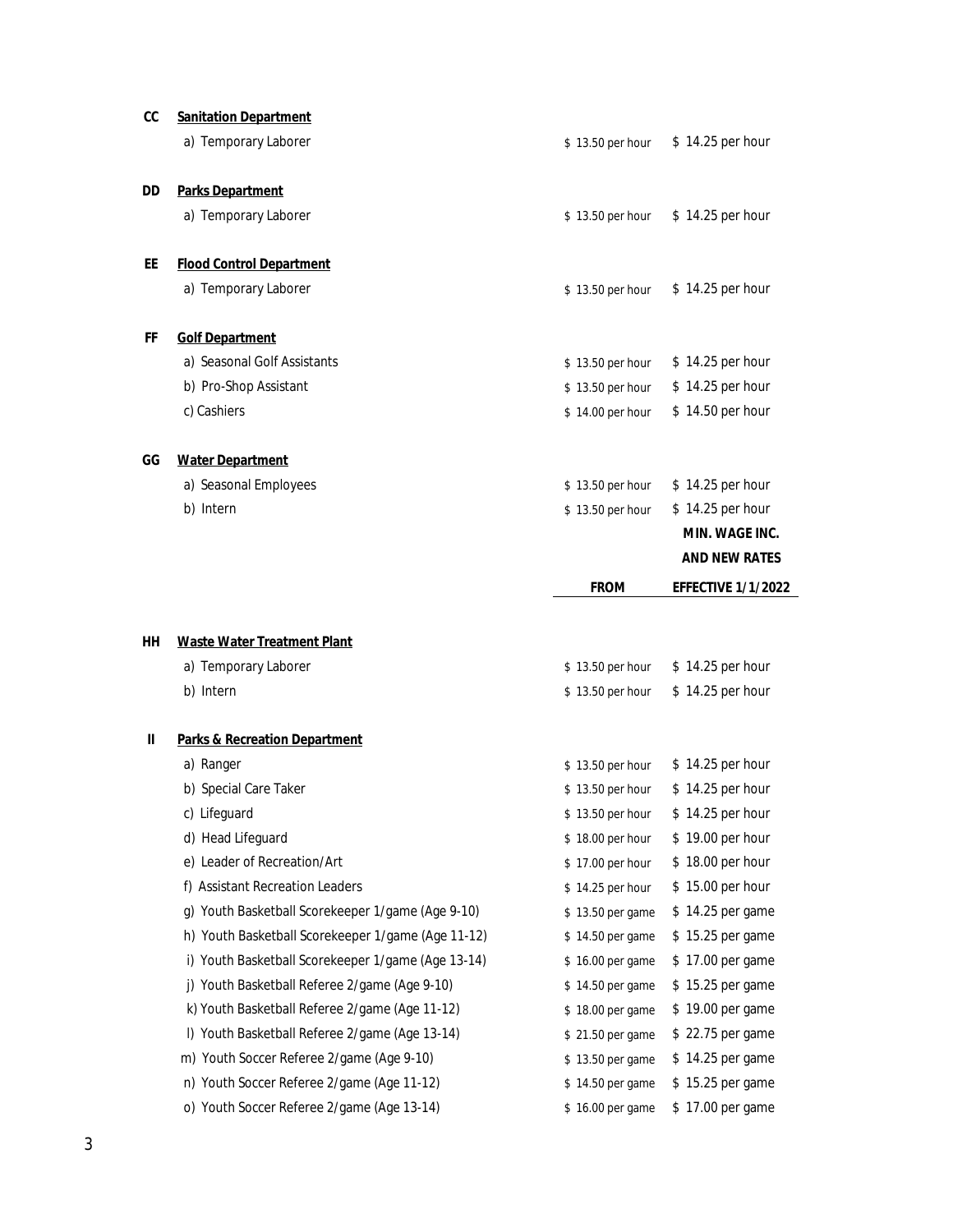|    | p) Youth Baseball Umpire 1/game (Age 8-10) or 3rd-4th grade  | \$28.00 per game | \$29.50 per game  |
|----|--------------------------------------------------------------|------------------|-------------------|
|    | q) Youth Baseball Umpire 1/game (Age 11-12) or 5th-6th grade | \$34.00 per game | \$ 36.00 per game |
|    | r) Youth Baseball Umpire 1/game (Age 13-14) or 7th-8th grade | \$39.50 per game | \$41.75 per game  |
|    | s) Youth Softball Umpire 1/game (Age 8-10) or 3rd-4th grade  | \$28.00 per game | \$29.50 per game  |
|    | t) Youth Softball Umpire 1/game (Age 11-12) or 5th-6th grade | \$34.00 per game | \$ 36.00 per game |
|    | u) Youth Softball Umpire 1/game (Age 13-14) or 7th-8th grade | \$39.50 per game | \$41.75 per game  |
|    | v) Camp Director                                             | \$19.50 per hour | \$20.50 per hour  |
|    | w) Assistant Director                                        | \$18.00 per hour | \$19.00 per hour  |
|    | x) Specialist                                                | \$17.00 per hour | \$18.00 per hour  |
|    | y) Senior Counselors                                         | \$15.25 per hour | \$16.00 per hour  |
|    | z) Junior Counselors                                         | \$14.25 per hour | \$15.00 per hour  |
|    | aa) Aquatics Director                                        | \$19.50 per hour | \$20.50 per hour  |
|    | bb) Lifeguard Instructor                                     | \$17.00 per hour | \$18.00 per hour  |
|    | cc) Intern                                                   | \$13.50 per hour | \$14.25 per hour  |
|    |                                                              |                  |                   |
| 00 | <b>Human Resources</b>                                       |                  |                   |
|    | <b>Temporary Clerk</b><br>a)                                 | \$13.50 per hour | \$14.25 per hour  |
|    |                                                              |                  |                   |

**Councilor Tillotson** stated that everything else has already been voted upon the position but not the funding.

Councilor Labrie motion to approve – Councilor Tillotson  $2^{nd}$  the motion – motion approved

Committee vote 5 – 0 favorable

#### **ITEM #3**

Add to Chapter 260-22 Chapter 260-22 (1)

No driver shall park or stand any recreational motor vehicle and/or recreational motor vehicle attachment having a gross vehicle weight of 26,001 pounds or more or exceeding 20 feet in length for more than eight (8) hours on any day, on any part of any street, way, highway, road or parkway under the control of the City of Chicopee where parking or standing a vehicle is not otherwise prohibited, provided that this regulation shall not apply during actual service or delivery or in the case of an emergency. Motor vehicles, regardless of size, owned or operated by the City of Chicopee, the Commonwealth of Massachusetts or the United States of America are hereby exempt from these regulations. Each day in which a motor vehicle is in violation of this provision shall constitute a separate offense.

Committee recommends the following:

Add to Chapter 260-22

Chapter 260-22 (1)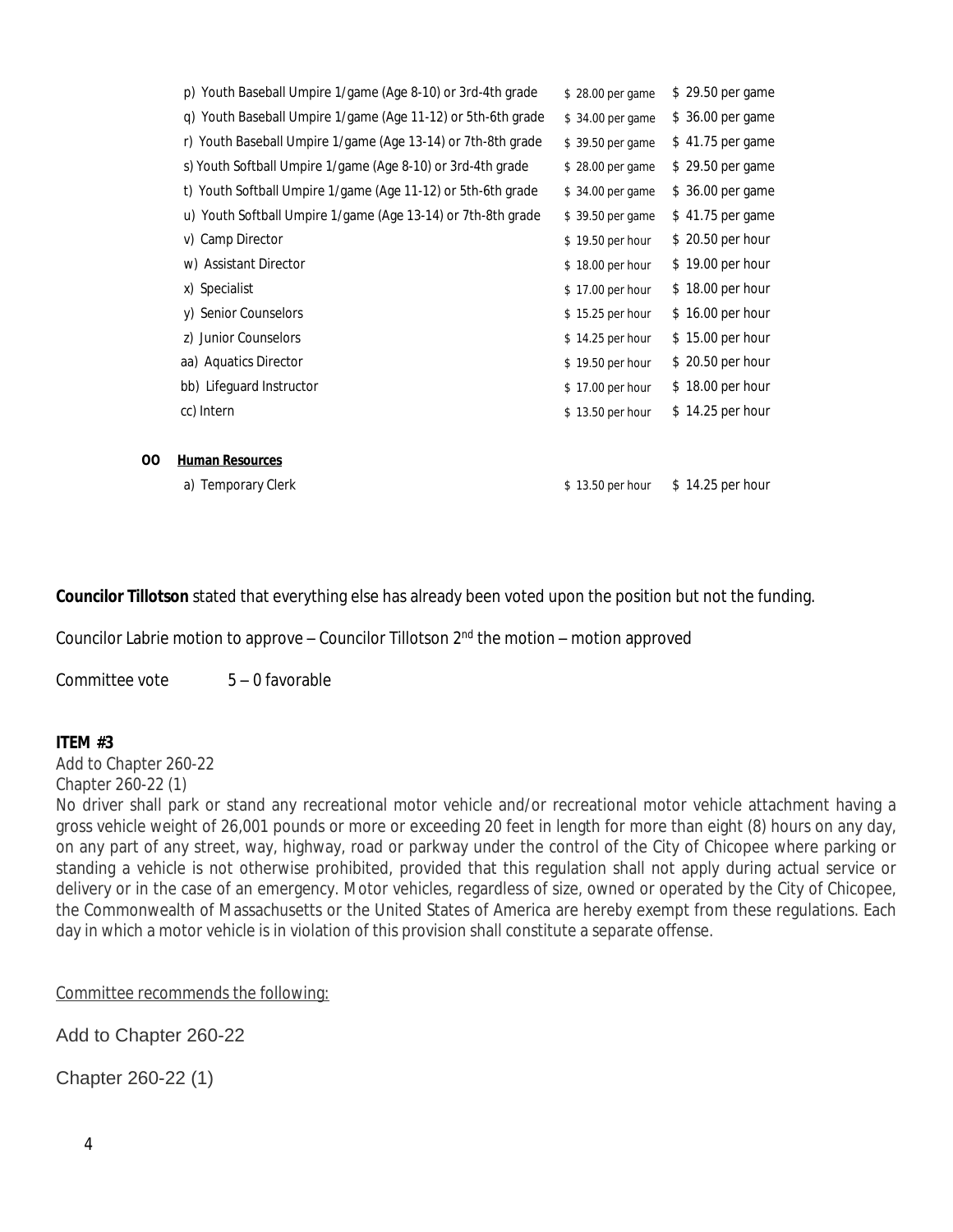No driver shall park or stand any recreational motor vehicle and/or recreational motor vehicle attachment having a gross vehicle weight of 26,001 pounds or more, exceeding 20 feet in length or designed or constructed for overnight occupancy for more than eight (8) hours on any day, on any part of any street, way, highway, road or parkway under the control of the City of Chicopee where parking or standing a vehicle is not otherwise prohibited, provided that this regulation shall not apply during actual service or delivery or in the case of an emergency. Motor vehicles, regardless of size, owned or operated by the City of Chicopee, the Commonwealth of Massachusetts or the United States of America are hereby exempt from these regulations. Each day in which a motor vehicle is in violation of this provision shall constitute a separate offense.

**Councilor Courchesne** stated that people who are living in trailers on the streets are telling the Police they are not, so it's hard to prove. He stated that this is just for trailers on the street.

Councilor Roy motion to approve – Councilor Tillotson  $2<sup>nd</sup>$  the motion – motion passed

Committee vote 5 – 0 favorable

### **ITEM #4**

Chapter 198 Motor Vehicles on City Property

Add to 198-2 Violations and penalties

(A) No person shall operate a recreational vehicle or off-highway/road on any City-owned or-controlled public way, sidewalk, park, playground, recreation area, public school property or any other property owned or controlled by the City.

(B) No person operating or in control of a recreational or off-highway/road vehicle shall refuse to stop such vehicle after having been requested or signaled by a law enforcement officer, No person shall refuse to give their correct name, address or registration to the law enforcement officer.

(C) No person shall operate a recreational or off-highway/road vehicle recklessly or negligently so that the lives of the public might be endangered and/or such operation, cause serious bodily injury.

(D) No person shall operate a recreational or off-highway/road vehicle recklessly or negligently so as to cause property damage public/and or private property.

(E) No person shall operate a recreational or off-highway/road vehicle without stopping and making their name, address and vehicle information known after knowingly colliding with or otherwise causing bodily injury to another.

(F) No person shall operate a recreational or off-highway/road vehicle recklessly or negligently so that the lives or safety of the public may be endangered.

(G) No person shall operate a recreational or off-highway/road vehicle recklessly or negligently as to harasses or be a nuisance to the public.

(H) No person shall operate a recreational or off-highway/road vehicle without first having registered/insured such vehicle in accordance with MGL c.90B Section 22.

Committee recommends the following:

Chapter 198 Motor Vehicles on City Property Add to 198-1A Violations and penalties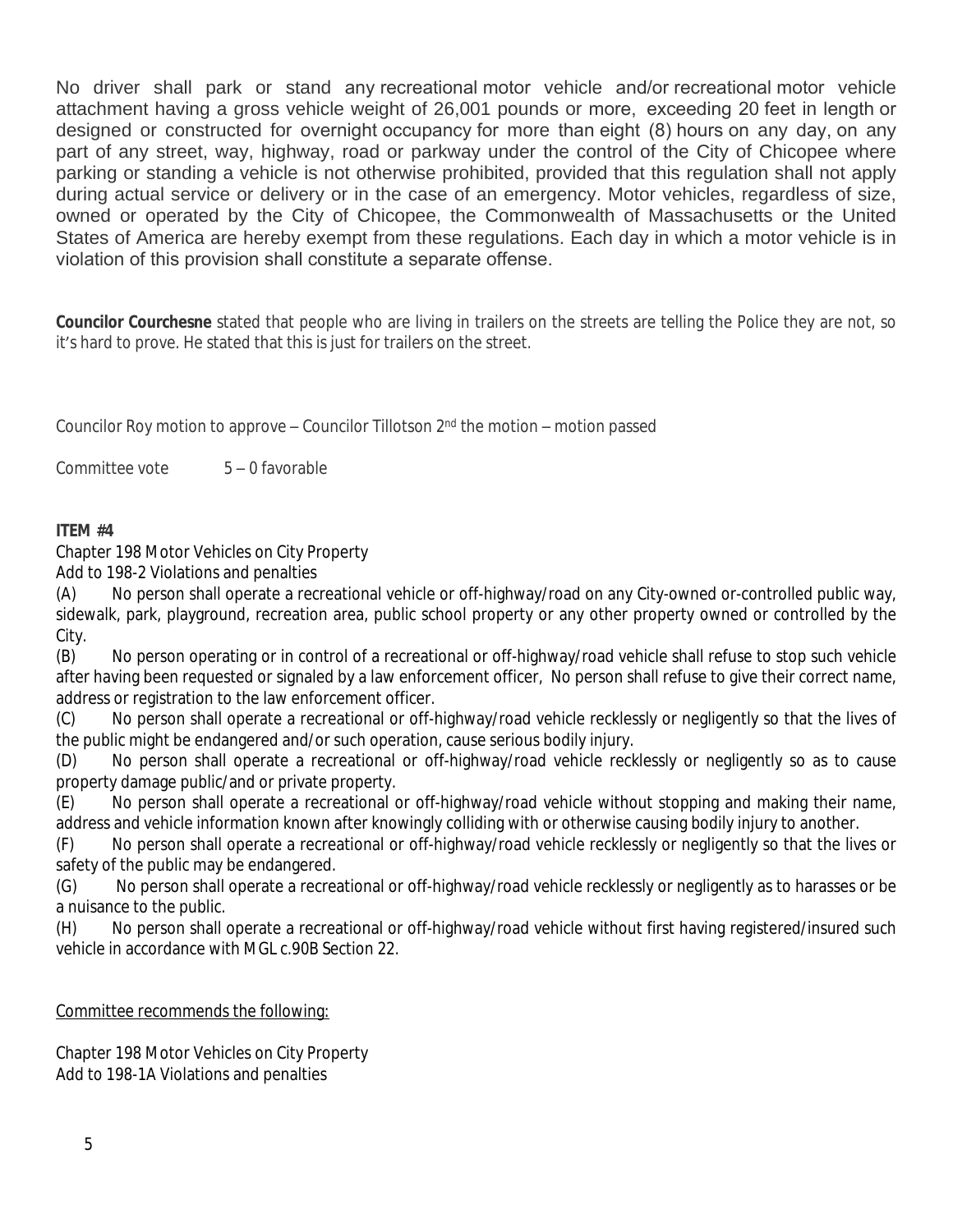(A) No person shall operate a recreational vehicle or off-highway/road on any City-owned or-controlled public way, sidewalk, park, playground, recreation area, public school property or any other property owned or controlled by the City.

(B) No person operating or in control of a recreational or off-highway/road vehicle shall refuse to stop such vehicle after having been requested or signaled by a law enforcement officer, No person shall refuse to give their correct name, address or registration to the law enforcement officer.

(C) No person shall operate a recreational or off-highway/road vehicle recklessly or negligently so that the lives of the public might be endangered and/or such operation, cause serious bodily injury.

(D) No person shall operate a recreational or off-highway/road vehicle recklessly or negligently so as to cause property damage public/and or private property.

(E) No person shall operate a recreational or off-highway/road vehicle without stopping and making their name, address and vehicle information known after knowingly colliding with or otherwise causing bodily injury to another.

(F) No person shall operate a recreational or off-highway/road vehicle recklessly or negligently so that the lives or safety of the public may be endangered.

(G) No person shall operate a recreational or off-highway/road vehicle recklessly or negligently as to harasses or be a nuisance to the public.

(H) No person shall operate a recreational or off-highway/road vehicle without first having registered/insured such vehicle in accordance with MGL c.90B Section 22.

Councilor Krampits motion to approve – Councilor Tillotson  $2<sup>nd</sup>$  the motion – motion passed

Committee vote 5 – 0 favorable

# **ITEM #5**

MOUNT VERNON ROAD - From the start of the property line at 23 Mount Vernon Road to Dale Street - PARKING PROHIBITED HERE TO CORNER

#### **Engineering**

Mount Vernon Road is approximately 26' wind at its intersection with Dale Street and approximately 23' wide at the easterly property line (coincidental with an existing fence) of 23 Mount Vernon Road. If vehicles were parked on both sides of the street, there would not be sufficient width remaining for traffic to pass. Prohibiting parking on one side of the street would prevent this potential problem. If it is decided to approve this parking restriction, to be clearer, the Ordinance could read:

### **MOUNT VERNON ROAD South side – 163 Feet from Dale Street Intersection PARKING PROHIBITED HERE TO CORNER**

**Doug Ellis** stated that in this 163' distance there is only one driveway there and it's on the north side.

The committee recommends the following:

**MOUNT VERNON ROAD South side – 163 Feet from Dale Street Intersection PARKING PROHIBITED HERE TO CORNER**